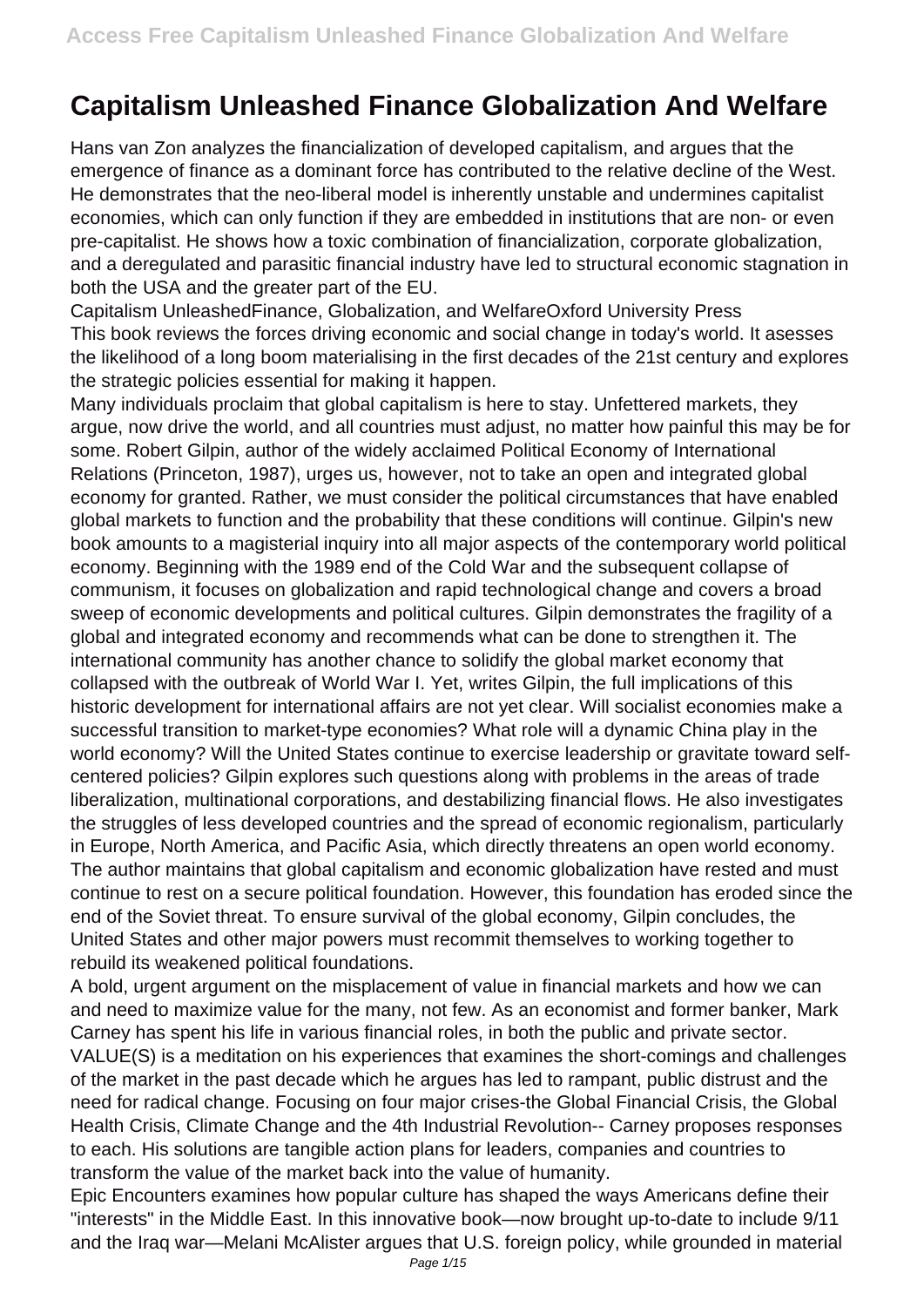and military realities, is also developed in a cultural context. American understandings of the region are framed by narratives that draw on religious belief, news media accounts, and popular culture. This remarkable and pathbreaking book skillfully weaves lively and accessible readings of film, media, and music with a rigorous analysis of U.S. foreign policy, race politics, and religious history. The new chapter, titled "9/11 and After: Snapshots on the Road to Empire," considers and brilliantly analyzes five images that have become iconic: (1) New York City firemen raising the American flag out of the rubble of the World Trade Center, (2) the televised image of Osama bin-Laden, (3) Afghani women in burqas, (4) the statue of Saddam Hussein being toppled in Baghdad, and (5) the hooded and wired prisoner in Abu Ghraib. McAlister's singular achievement is to illuminate the contexts of these five images both at the time they were taken and as they relate to current events, an accomplishment all the more remarkable since—to paraphrase her new preface—we are today struggling to look backward at something that is still rushing ahead.

Groundbreaking account of the development of capitalism. The all-encompassing embrace of world capitalism at the beginning of the twenty-first century was generally attributed to the superiority of competitive markets. Globalization had appeared to be the natural outcome of this unstoppable process. But today, with global markets roiling and increasingly reliant on state intervention to stay afloat, it has become clear that markets and states aren't straightforwardly opposing forces. In this groundbreaking work, Leo Panitch and Sam Gindin demonstrate the intimate relationship between modern capitalism and the American state, including its role as an "informal empire" promoting free trade and capital movements. Through a powerful historical survey, they show how the US has superintended the restructuring of other states in favor of competitive markets and coordinated the management of increasingly frequent financial crises. The Making of Global Capitalism, through its highly original analysis of the first great economic crisis of the twenty-first century, identifies the centrality of the social conflicts that occur within states rather than between them. These emerging fault lines hold out the possibility of new political movements transforming nation states and transcending global markets.

Is there one best way to run the modern business corporation? What is the appropriate balance between shareholders, executives, and employees? These questions are being vigorously debated as layoffs, scandals, and restructurings rattle companies around the world. The common assumption is that globalization is merging the varieties of corporate capitalism. Yet, as this book shows, corporations in Japan and the United States are responding differently to the pressures unleashed by globalization. In The Embedded Corporation, Sanford Jacoby traces this diversity to national differences in economic history and social norms, and, paradoxically, to global competition itself. The book's vantage point for exploring the varieties of capitalism is the human resource departments of large corporations, where changes in markets and technology turn into corporate labor policies affecting millions of workers. Despite some cross-fertilization, Japanese and American corporations maintain distinctive approaches to human resource management, which has important consequences for how firms compete, for corporate governance, and even for the level of inequality in Japan and the United States. The Embedded Corporation is a major contribution to our understanding of comparative management and the relationship between business, society, and the global economy. From the legendary former Fed Chairman and the acclaimed Economist writer and historian, the full, epic story of America's evolution from a small patchwork of threadbare colonies to the most powerful engine of wealth and innovation the world has ever seen. Shortlisted for the 2018 Financial Times and McKinsey Business Book of the Year Award From even the start of his fabled career, Alan Greenspan was duly famous for his deep understanding of even the most arcane corners of the American economy, and his restless curiosity to know even more. To the extent possible, he has made a science of understanding how the US economy works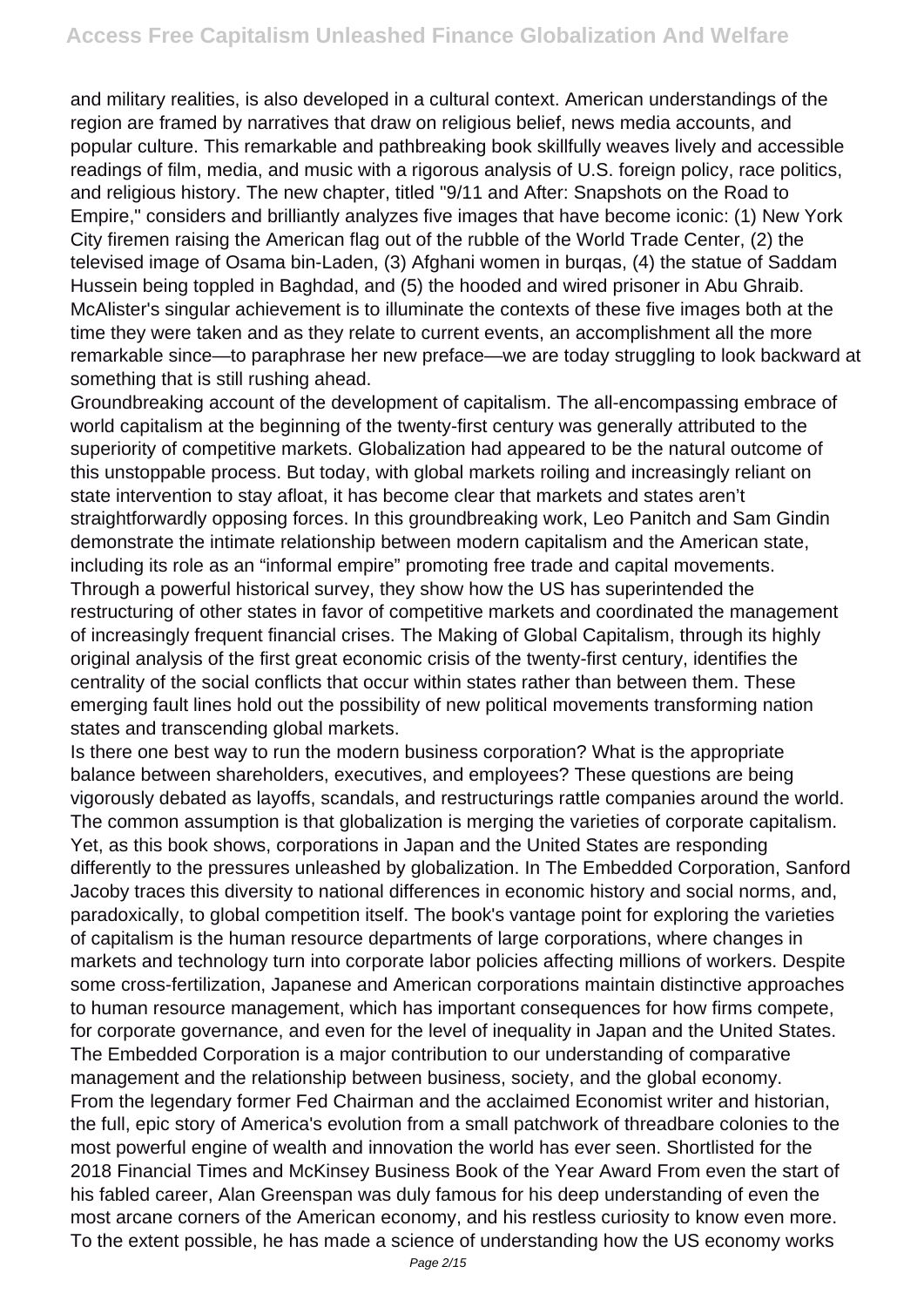almost as a living organism--how it grows and changes, surges and stalls. He has made a particular study of the question of productivity growth, at the heart of which is the riddle of innovation. Where does innovation come from, and how does it spread through a society? And why do some eras see the fruits of innovation spread more democratically, and others, including our own, see the opposite? In Capitalism in America, Greenspan distills a lifetime of grappling with these questions into a thrilling and profound master reckoning with the decisive drivers of the US economy over the course of its history. In partnership with the celebrated Economist journalist and historian Adrian Wooldridge, he unfolds a tale involving vast landscapes, titanic figures, triumphant breakthroughs, enlightenment ideals as well as terrible moral failings. Every crucial debate is here--from the role of slavery in the antebellum Southern economy to the real impact of FDR's New Deal to America's violent mood swings in its openness to global trade and its impact. But to read Capitalism in America is above all to be stirred deeply by the extraordinary productive energies unleashed by millions of ordinary Americans that have driven this country to unprecedented heights of power and prosperity. At heart, the authors argue, America's genius has been its unique tolerance for the effects of creative destruction, the ceaseless churn of the old giving way to the new, driven by new people and new ideas. Often messy and painful, creative destruction has also lifted almost all Americans to standards of living unimaginable to even the wealthiest citizens of the world a few generations past. A sense of justice and human decency demands that those who bear the brunt of the pain of change be protected, but America has always accepted more pain for more gain, and its vaunted rise cannot otherwise be understood, or its challenges faced, without recognizing this legacy. For now, in our time, productivity growth has stalled again, stirring up the populist furies. There's no better moment to apply the lessons of history to the most pressing question we face, that of whether the United States will preserve its preeminence, or see its leadership pass to other, inevitably less democratic powers.

A groundbreaking historical analysis of how global capitalism and advanced democracies mutually support each other It is a widespread view that democracy and the advanced nation-state are in crisis, weakened by globalization and undermined by global capitalism. Torben Iversen and David Soskice argue that this view is wrong. In fact, advanced democracies are resilient and their enduring relationship with capitalism has been mutually beneficial. Iversen and Soskice show how democratic states continuously reinvent their economies through public investment in research and education, by imposing competitive product markets and cooperation in the workplace, and by securing macroeconomic discipline as the preconditions for innovation and the promotion of advanced sectors of the economy. Challenging the prevailing wisdom on globalization, Democracy and Prosperity reveals how advanced capitalism is neither footloose nor unconstrained—and how it thrives under democracy precisely because it cannot subvert it.

"A manifesto for our times." —Thomas Frank, Wall Street Journal Barry C. Lynn, one of the most original and surprising students of the American economy, paints a genuinely alarming picture: most of our public debates about globalization, competitiveness, creative destruction, and risky finance are nothing more than a cover for the widespread consolidation of power in nearly every imaginable sector of the American economy. Cornered strips the camouflage from the secret world of twenty-first-century monopolies-neofeudalist empires whose sheer size,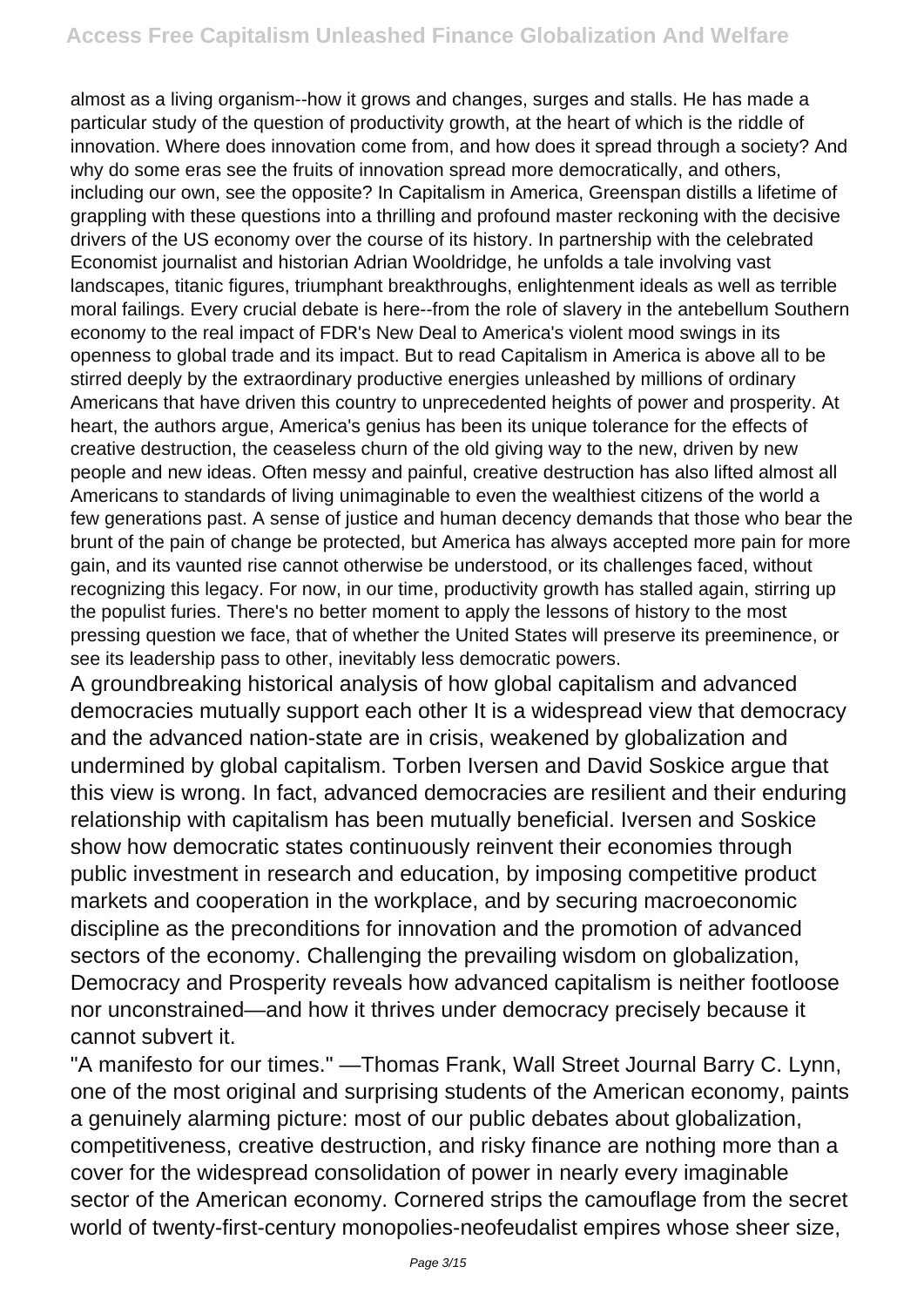vast resources, and immense political power enable the people who control to direct virtually every major industry in America in an increasingly authoritarian manner. Lynn reveals how these massive juggernauts, which would have been illegal just thirty years ago, came into being, how they have destroyed or devoured their competition, and how they collude with one another to maintain their power and create the illusion of open, competitive markets. A confluence of small government zealotry and misguided efficient market theories has lead to a complete dismantling of government oversight of industry. Has that brought us the promised economic utopia? Just the opposite. For decades, the dominant elite has used the federal government to all but encourage companies to buy one another up, outsource all their production, and make their profits by leveraging their complete power over the market itself. Lynn makes clear it will take more than a lawsuit or two to overthrow America's corporatist oligarchy and restore a model of capitalism that protects our rights as property holders and citizens, and the independence of our Republic. Details how regular citizens can join together to beat the great powers, and how to do so by relearning the real history and language of our democratic republic. Includes stories of real people and real industries that show how monopolies threaten independent businesses, squelch innovation, degrade the quality and safety of products, destabilize vital industrial and financial systems, and destroy the fabric of democracy Explores monopoly power across a wide array of industries, including appliances, auto parts, beer, eyeglasses, medical supplies, pet food, surfboards, vitamins, and more. Demonstrates how the drive for "always lower prices" makes your job disappear, puts your small business out of business, and turns dreams of entrepreneurial success into impossible fantasies Lynn is that rarest of creatures, a journalist whose theoretical writings are taken very seriously by the top policymakers and economic thinkers in Washington and around the world. His work has been compared already to John Kenneth Galbraith and Peter Drucker. The Washington Post called Lynn's last book-on globalization-"Tom Friedman for grownups." Cornered is essential reading for anyone who cares about America and its future.

Since the 1980s, globalization and neoliberalism have brought about a comprehensive restructuring of everyone's lives. People are being 'disciplined' by neoliberal economic agendas, 'transformed' by communication and information technology changes, global commodity chains and networks, and in the Global South in particular, destroyed livelihoods, debilitating impoverishment, disease pandemics, among other disastrous disruptions, are also globalization's legacy. This collection of geographical treatments of such a complex set of processes unearths the contradictions in the impacts of globalization on peoples' lives. Globalizations Contradictions firstly introduces globalization in all its intricacy and contrariness, followed on by substantive coverage of globalization's dimensions. Other areas that are covered in depth are: globalization's macroeconomic faces globalization's unruly spaces globalization's geo-political faces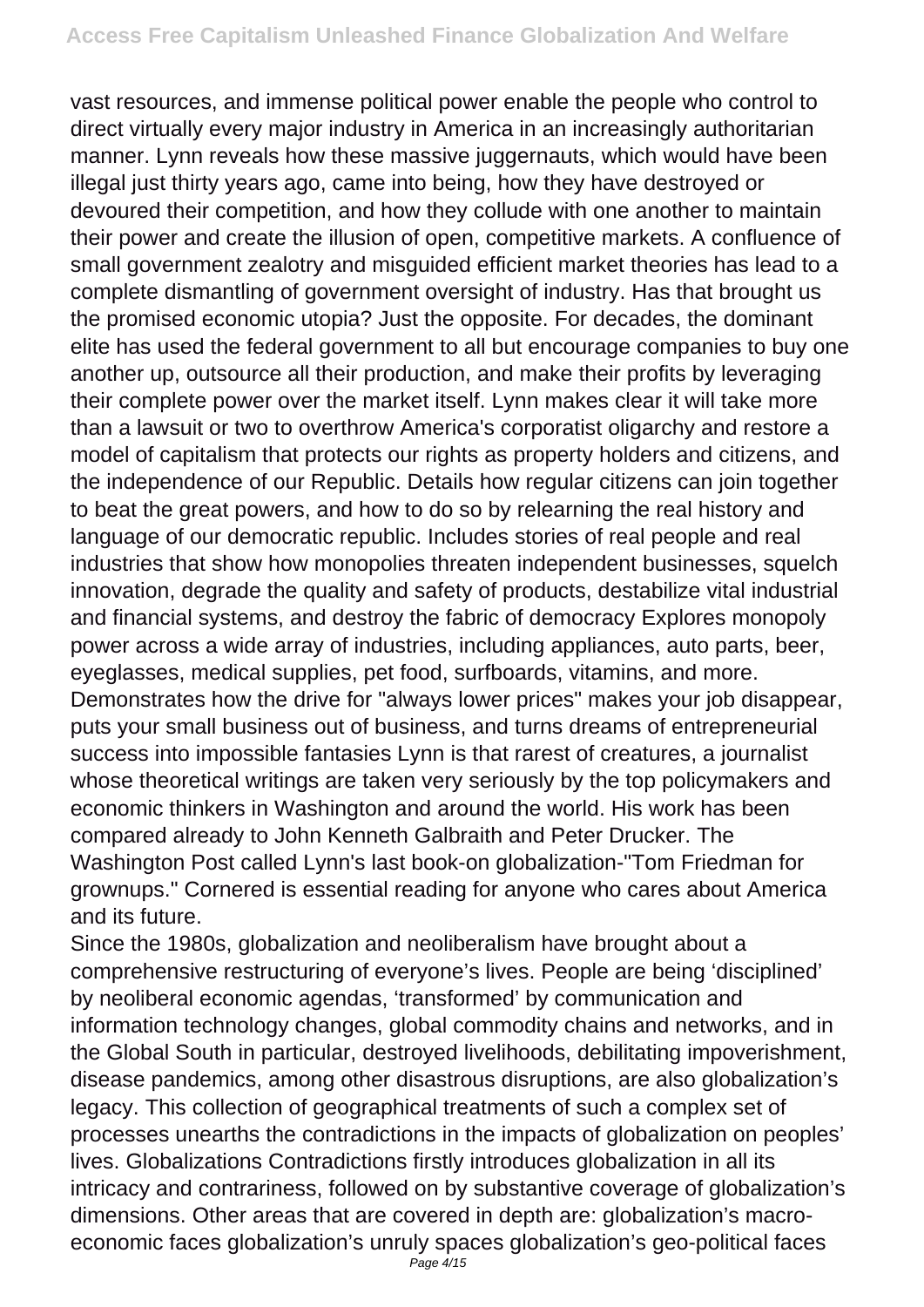ecological globalization globalization's cultural challenges globalization from below fair globalization. Globalizations Contradictions is a critical examination of the continuing role of international and supra-national institutions and their involvement in the political economic management and determination of global restructuring. Deliberately, this collection raises questions, even as it offers geographical insights and thoughtful assessments of globalization's multifaceted 'faces and spaces.'

"A damning denunciation of things as they are, and a platform for how we can do better."—Andrew Leonard, Salon Building on the international bestseller Globalization and Its Discontents, Joseph E. Stiglitz offers here an agenda of inventive solutions to our most pressing economic, social, and environmental challenges, with each proposal guided by the fundamental insight that economic globalization continues to outpace both the political structures and the moral sensitivity required to ensure a just and sustainable world. As economic interdependence continues to gather the peoples of the world into a single community, it brings with it the need to think and act globally. This trenchant, intellectually powerful, and inspiring book is an invaluable step in that process. The main driver of inequality—returns on capital that exceed the rate of economic growth—is again threatening to generate extreme discontent and undermine democratic values. Thomas Piketty's findings in this ambitious, original, rigorous work will transform debate and set the agenda for the next generation of thought about wealth and inequality.

A major new manifesto for the end of capitalism Neoliberalism isn't working. Austerity is forcing millions into poverty and many more into precarious work, while the left remains trapped in stagnant political practices that offer no respite. Inventing the Future is a bold new manifesto for life after capitalism. Against the confused understanding of our high-tech world by both the right and the left, this book claims that the emancipatory and future-oriented possibilities of our society can be reclaimed. Instead of running from a complex future, Nick Srnicek and Alex Williams demand a postcapitalist economy capable of advancing standards, liberating humanity from work and developing technologies that expand our freedoms. This new edition includes a new chapter where they respond to their various critics.

Free enterprise is off the leash and chasing new opportunities for profit making across the globe. After a turbulent century of unprecedented social and technological change, Capitalism has emerged as the dominant ideology and model for economic growth in the richest, most developed countries. But only thirty years ago economic growth was faltering, inflation rising and the Left were arguing for greater state intervention in industry. How did this remarkable transformation happen? And what price have we paid in the process? This accessible and persuasive book challenges the notion of our capitalist destiny. It provides a clear and concise history of the problems facing the economies of Europe, Japan and the US during the latter half of the twentieth century and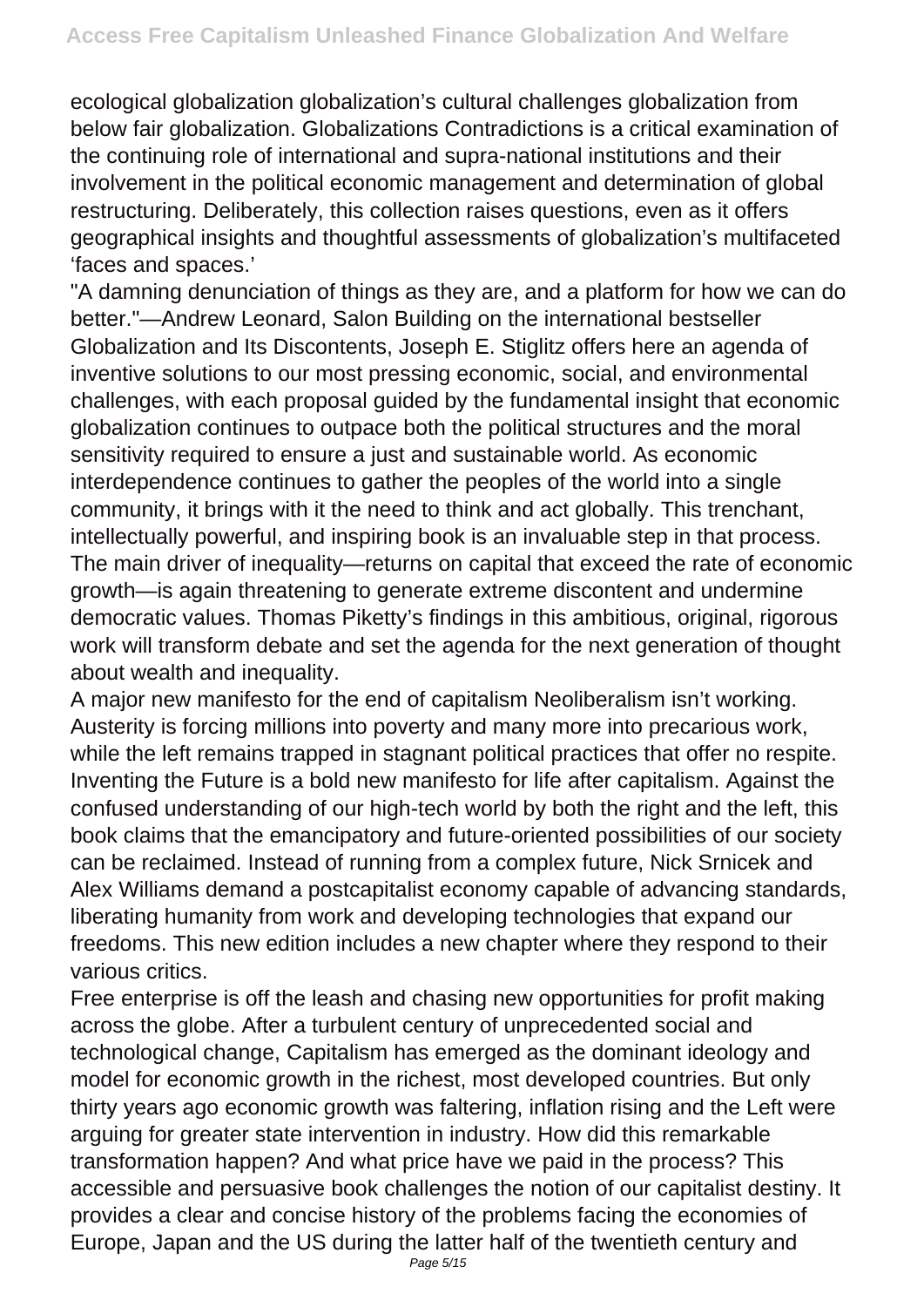questions whether capitalism has really brought the levels of economic growth and prosperity that were hoped for. Andrew Glyn then looks at the impact the rapidly developing economies of China and the South are likely to have on the older economies of the North. As the race is on to maintain growth and protect competitive advantage, Glyn asks: is the 'race-to-the bottom' inevitable as the anti-globalisers predict, with welfare states being dismantled to meet competitive demands? Or is there an alternative model which sees a strong commitment to welfare provision as essential to economic growth? Can we afford not to tackle inequality at home as well as abroad?

How one of the greatest economic expansions in history sowed the seeds of its own collapse. With his best-selling Globalization and Its Discontents, Joseph E. Stiglitz showed how a misplaced faith in free-market ideology led to many of the recent problems suffered by the developing nations. Here he turns the same light on the United States. The Roaring Nineties offers not only an insider's illuminating view of policymaking but also a compelling case that even the Clinton administration was too closely tied to the financial community—that along with enormous economic success in the nineties came the seeds of the destruction visited on the economy at the end of the decade. This groundbreaking work by the Nobel Prize-winning economist argues that much of what we understood about the 1990s' prosperity is wrong, that the theories that have been used to guide world leaders and anchor key business decisions were fundamentally outdated. Yes, jobs were created, technology prospered, inflation fell, and poverty was reduced. But at the same time the foundation was laid for the economic problems we face today. Trapped in a near-ideological commitment to free markets, policymakers permitted accounting standards to slip, carried deregulation further than they should have, and pandered to corporate greed. These chickens have now come home to roost. The paperback includes a new introduction that reviews the continued failure of the Bush administration's policies, which have taken a bad situation and made it worse.

The post-communist states of Central and Eastern Europe have gone from being among the world's most closed, autarkic economies to being some of the most export-oriented and globally integrated. While previous accounts have attributed this shift to post-1989 market reform policies, Besnik Pula sees the root causes differently. Reaching deeper into the region's history and comparatively examining its long-run industrial development, he locates critical junctures that forced the hands of Central and Eastern European elites and made them look at options beyond the domestic economy and the socialist bloc. In the 1970s, Central and Eastern European socialist leaders intensified engagements with the capitalist West in order to expand access to markets, technology, and capital. This shift began to challenge the Stalinist developmental model in favor of exports and transnational integration. A new reliance on exports launched the integration of Eastern European industry into value chains that cut across the East-West political divide. After 1989, these chains proved to be critical gateways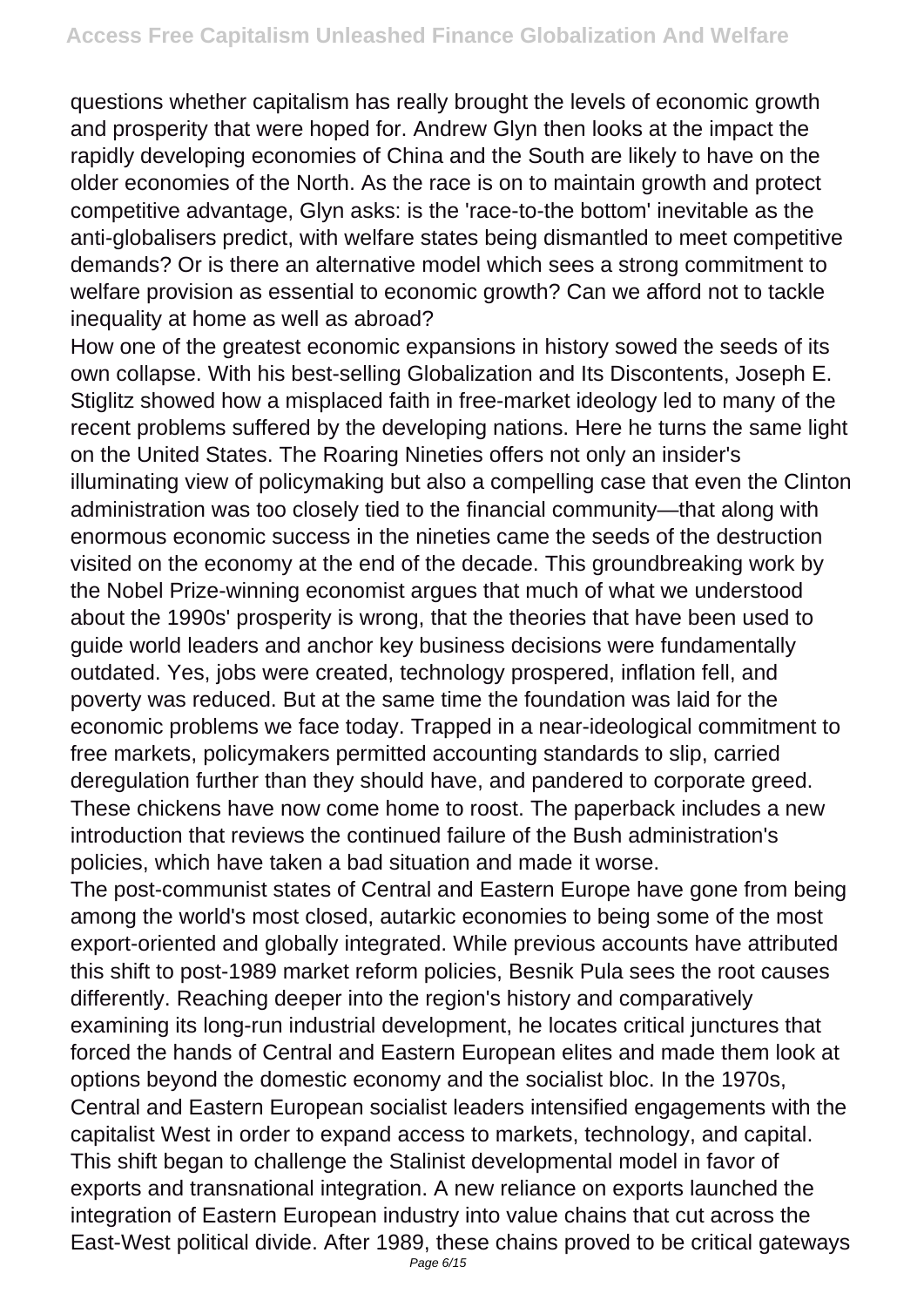to foreign direct investment and circuits of global capitalism. This book enriches our understanding of a regional shift that began well before the fall of the wall, while also explaining the distinct international roles that Central and Eastern European states have assumed in the globalized twenty-first century. For a century, economists have driven forward the cause of globalization in financial institutions, labour markets, and trade. Yet there have been consistent warning signs that a global economy and free trade might not always be advantageous. Where are the pressure points? What could be done about them?Dani Rodrik examines the back-story from its seventeenth-century origins through the milestones of the gold standard, the Bretton Woods Agreement, and the Washington Consensus, to the present day. Although economic globalization has enabled unprecedented levels of prosperity in advanced countries and has been a boon to hundreds of millions of poor workers in China and elsewhere in Asia, it is a concept that rests on shaky pillars, he contends. Its long-term sustainability is not a given.The heart of Rodrik>'s argument is a fundamental 'trilemma': that we cannot simultaneously pursue democracy, national selfdetermination, and economic globalization. Give too much power to governments, and you have protectionism. Give markets too much freedom, and you have an unstable world economy with little social and political support from those it is supposed to help. Rodrik argues for smart globalization, not maximum globalization.

Globalisation impacts almost all aspects of our lives. Smart-phones give access to news, documents and communications instantaneously and globally. It is said that change is accelerating, and the nation state is increasingly anachronistic. This book challenges that consensus. Globalisation is as old as capitalism, as is technological change. The reduced power of national governments is due to the free-market form of globalisation created by the 1980s administrations of Thatcher and Reagan leading to the 2008-2009 global financial crisis and recession. We need to move beyond this, taxing wealth and speculation to create a new era of sustainable development, globally.

Reflections on politics, the economy, and the modern world by the #1 New York Times–bestselling author of Capital in the Twenty-First Century. Thomas Piketty's work has proved that unfettered markets lead to increasing inequality, and that without meaningful regulation, capitalist economies will concentrate wealth in an ever smaller number of hands, threatening democracy. For years, his newspaper columns have pierced the surface of current events to reveal the economic forces underneath. Why Save the Bankers? collects these columns from the period between the September 2008 collapse of Lehman Brothers and the November 2015 terrorist attacks in Paris. In crystalline prose, Piketty examines a wide range of topics, and along the way he decodes the European Union's economic troubles, weighs in on oligarchy in the United States, wonders whether debts actually need to be paid back, and discovers surprising lessons about inequality by examining the career of Steve Jobs. Coursing with insight and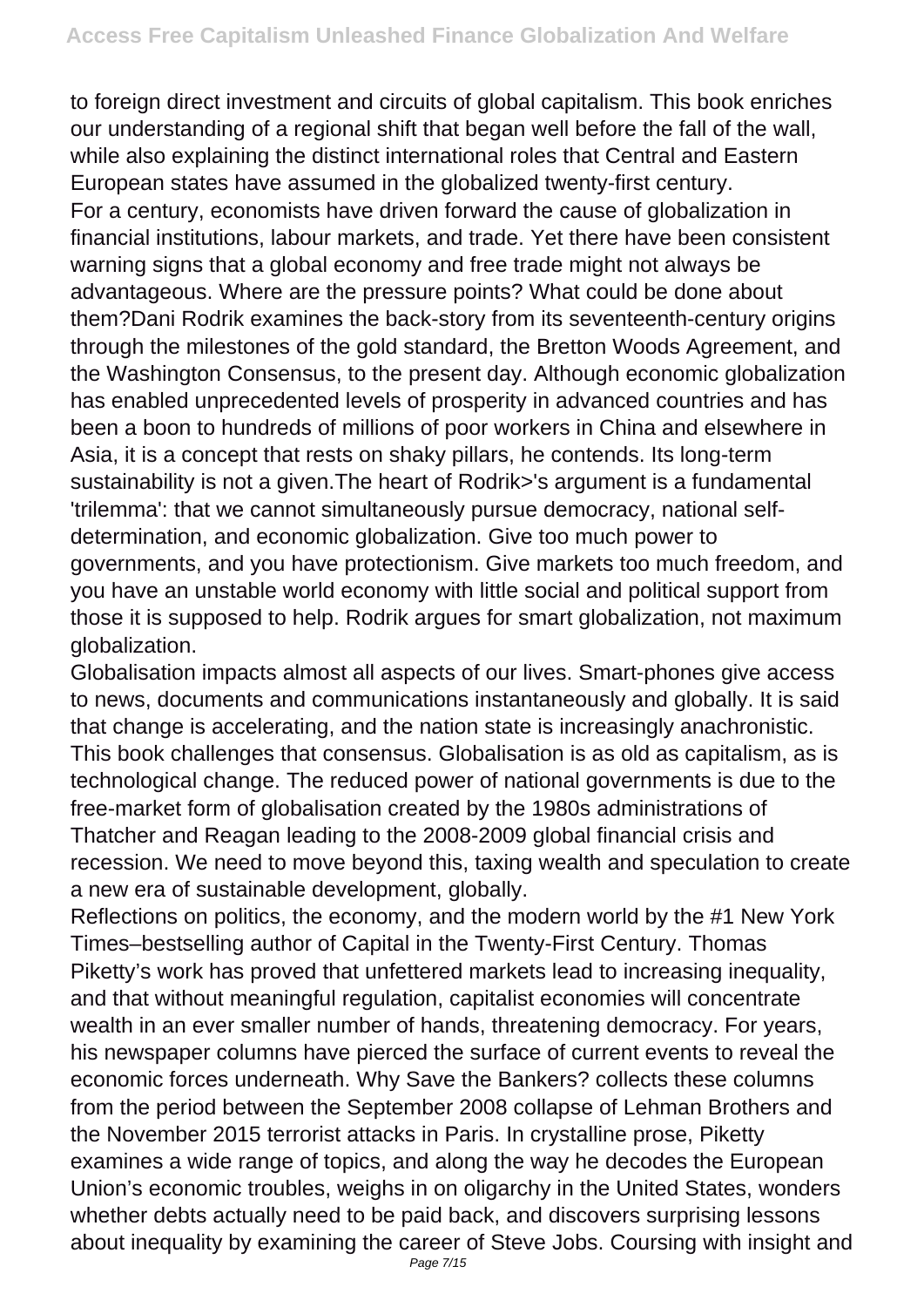flashes of wit, these brief essays offer a view of recent history through the eyes of one of the most influential economic thinkers of our time. "Easy to follow for readers without much knowledge of economics, especially when [Piketty] picks apart topics that defy classical economic logic; in this he resembles Paul Krugman, who similarly writes clearly on complex topics . . . Helps make sense of recent financial history." —Kirkus Reviews "Anyone with an interest in politics, monetary policy, or international diplomacy will get a kick out of Piketty's clear discussion." —Shelf Awareness "If you have been influenced by Piketty's landmark work on inequality, make sure to read this next." —Naomi Klein, author of The Shock Doctrine and This Changes Everything

A brilliant analysis of the transition in world economics, finance, and power as the era of globalization ends and gives way to new power centers and institutions. The world is at a turning point similar to the fall of communism. Then, many focused on the collapse itself, and failed to see that a bigger trend, globalization, was about to take hold. The benefits of globalization--through the freer flow of money, people, ideas, and trade--have been many. But rather than a world that is flat, what has emerged is one of jagged peaks and rough, deep valleys characterized by wealth inequality, indebtedness, political recession, and imbalances across the world's economies. These peaks and valleys are undergoing what Michael O'Sullivan calls "the levelling"--a major transition in world economics, finance, and power. What's next is a levelling-out of wealth between poor and rich countries, of power between nations and regions, of political accountability from elites to the people, and of institutional power away from central banks and defunct twentieth-century institutions such as the WTO and the IMF. O'Sullivan then moves to ways we can develop new, pragmatic solutions to such critical problems as political discontent, stunted economic growth, the productive functioning of finance, and political-economic structures that serve broader needs. The Levelling comes at a crucial time in the rise and fall of nations. It has special importance for the US as its place in the world undergoes radical change--the ebbing of influence, profound questions over its economic model, societal decay, and the turmoil of public life.

This book addresses the rising productivity gap between the global frontier and other firms, and identifies a number of structural impediments constraining business start-ups, knowledge diffusion and resource allocation (such as barriers to up-scaling and relatively high rates of skill mismatch).

One of our leading social critics recounts capitalism's finest hour, and shows us how we might achieve it once again. In the past few decades, the wages of most workers have stagnated, even as productivity increased. Social supports have been cut, while corporations have achieved record profits. Downward mobility has produced political backlash. What is going on? Can Democracy Survive Global Capitalism? argues that neither trade nor immigration nor technological change is responsible for the harm to workers' prospects. According to Robert Kuttner, global capitalism is to blame. By limiting workers' rights, liberating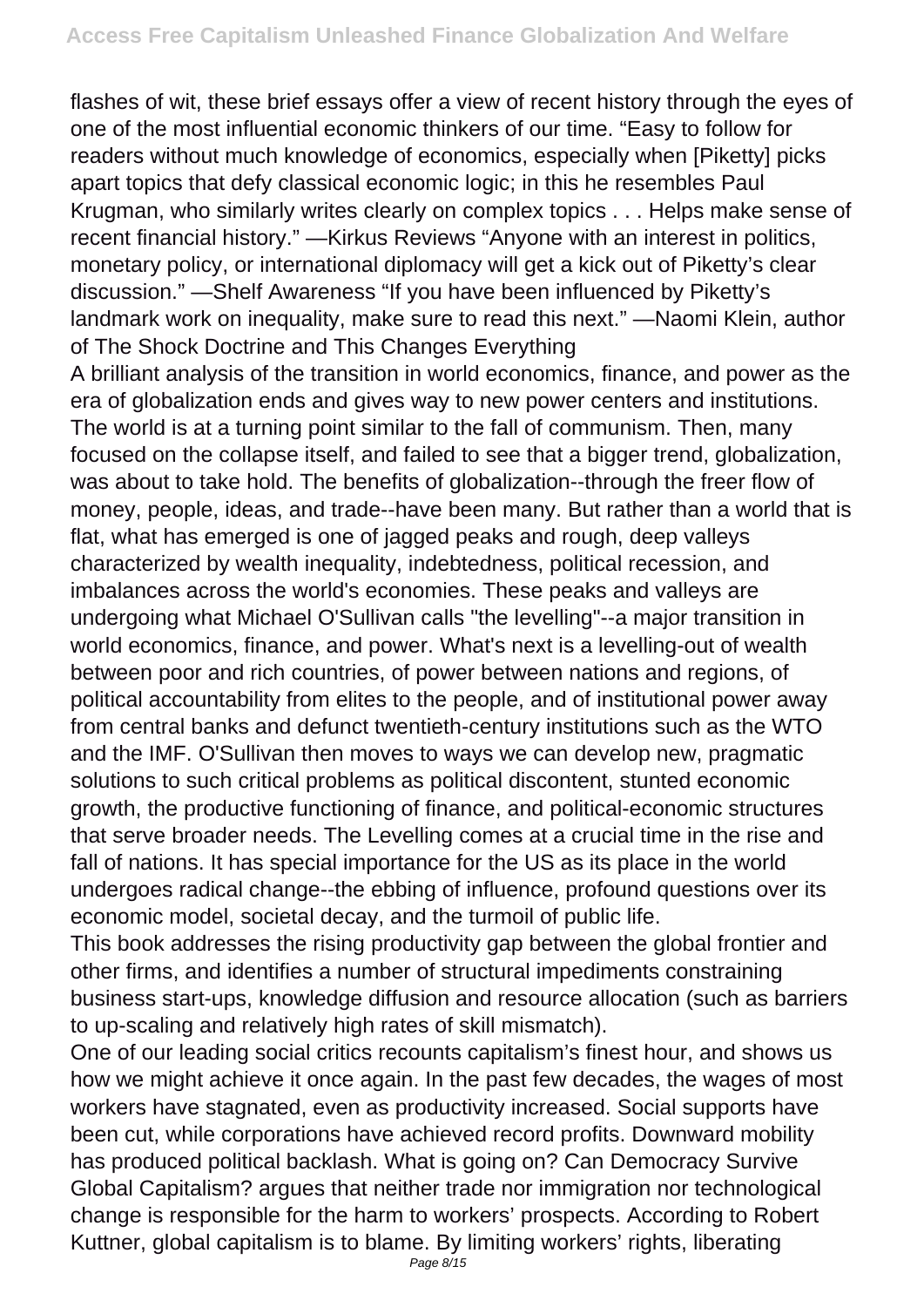bankers, allowing corporations to evade taxation, and preventing nations from assuring economic security, raw capitalism strikes at the very foundation of a healthy democracy. The resurgence of predatory capitalism was not inevitable. After the Great Depression, the U.S. government harnessed capitalism to democracy. Under Roosevelt's New Deal, labor unions were legalized, and capital regulated. Well into the 1950s and '60s, the Western world combined a thriving economy with a secure and growing middle class. Beginning in the 1970s, as deregulated capitalism regained the upper hand, elites began to dominate politics once again; policy reversals followed. The inequality and instability that ensued would eventually, in 2016, cause disillusioned voters to support far-right faux populism. Is today's poisonous alliance of reckless finance and ultranationalism inevitable? Or can we find the political will to make capitalism serve democracy, and not the other way around? Charting a plan for bold action based on political precedent, Can Democracy Survive Global Capitalism? is essential reading for anyone eager to reverse the decline of democracy in the West.

WINNER OF THE LIONEL GELBER PRIZE A NEW YORK TIMES NOTABLE BOOK OF 2018 ONE OF THE ECONOMIST'S BOOKS OF THE YEAR A NEW YORK TIMES CRITICS' TOP BOOK "An intelligent explanation of the mechanisms that produced the crisis and the response to it...One of the great strengths of Tooze's book is to demonstrate the deeply intertwined nature of the European and American financial systems."--The New York Times Book Review From the prizewinning economic historian and author of Shutdown and The Deluge, an eye-opening reinterpretation of the 2008 economic crisis (and its tenyear aftermath) as a global event that directly led to the shockwaves being felt around the world today. We live in a world where dramatic shifts in the domestic and global economy command the headlines, from rollbacks in US banking regulations to tariffs that may ignite international trade wars. But current events have deep roots, and the key to navigating today's roiling policies lies in the events that started it all—the 2008 economic crisis and its aftermath. Despite initial attempts to downplay the crisis as a local incident, what happened on Wall Street beginning in 2008 was, in fact, a dramatic caesura of global significance that spiraled around the world, from the financial markets of the UK and Europe to the factories and dockyards of Asia, the Middle East, and Latin America, forcing a rearrangement of global governance. With a historian's eye for detail, connection, and consequence, Adam Tooze brings the story right up to today's negotiations, actions, and threats—a much-needed perspective on a global catastrophe and its long-term consequences.

A national best-seller written by the editor of Rolling Stone magazine explores the realities and complexities of today's global economy, and its impact on the future. Reprint. 35,000 first printing.

Revised edition of the author's Doing capitalism in the innovation economy, c2012.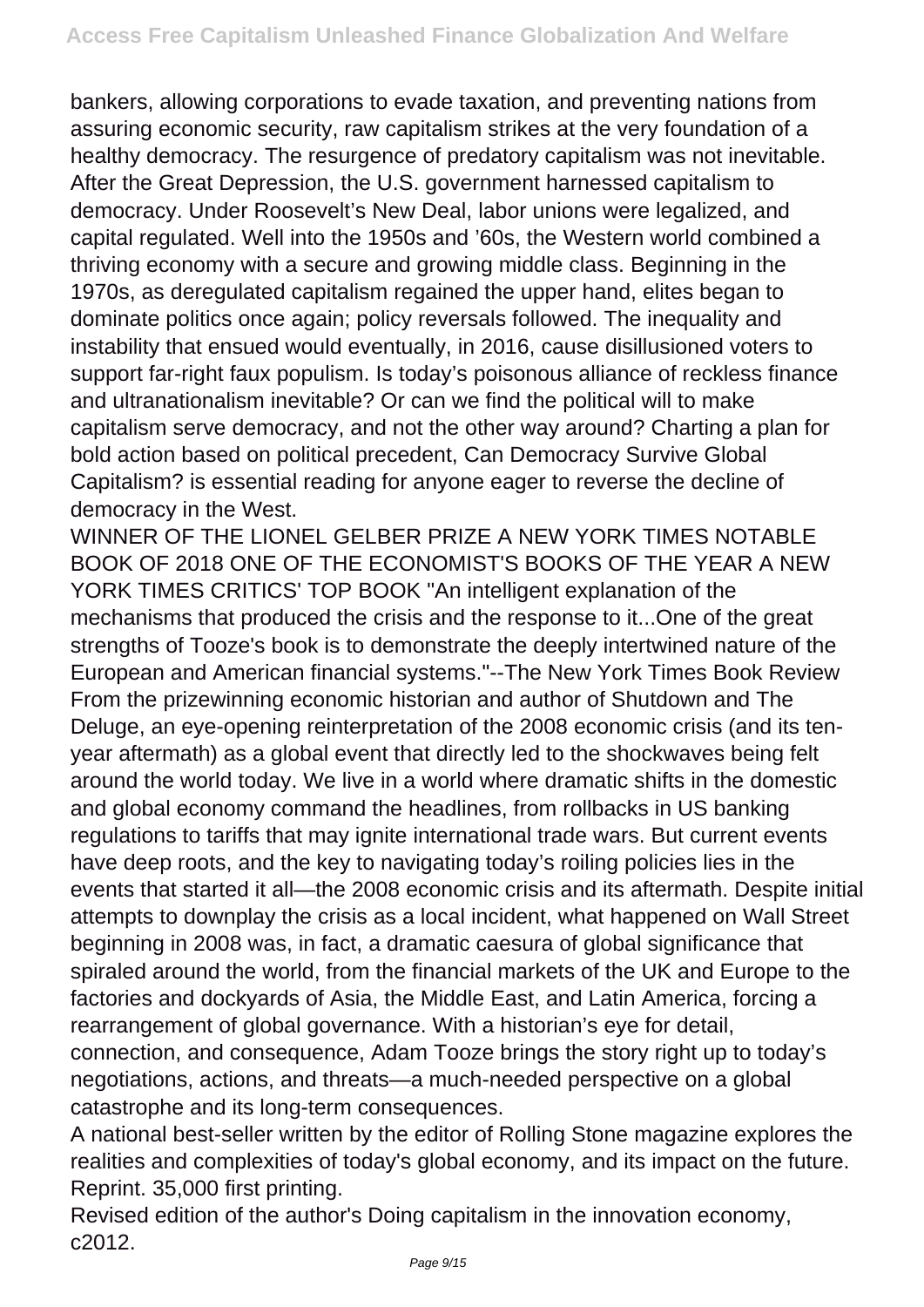INTERNATIONAL BESTSELLER "For anyone who wants to understand capitalism not as economists or politicians have pictured it but as it actually operates, this book will be invaluable."-Observer (UK) If you've wondered how we did not see the economic collapse coming, Ha-Joon Chang knows the answer: We didn't ask what they didn't tell us about capitalism. This is a lighthearted book with a serious purpose: to question the assumptions behind the dogma and sheer hype that the dominant school of neoliberal economists-the apostles of the freemarket-have spun since the Age of Reagan. Chang, the author of the international bestseller Bad Samaritans, is one of the world's most respected economists, a voice of sanity-and wit-in the tradition of John Kenneth Galbraith and Joseph Stiglitz. 23 Things They Don't Tell You About Capitalism equips readers with an understanding of how global capitalism works-and doesn't. In his final chapter, "How to Rebuild the World," Chang offers a vision of how we can shape capitalism to humane ends, instead of becoming slaves of the market. The most recent conversations about financial instability in International Political Economy have addressed the ongoing financial spasms of the past five years; a global financial spasm unleashed by the 2008 subprime debacle, ongoing Eurozone instability, and general price volatility in securities markets globally. Alongside and as part of these broader spasms, however, has been another key trend—the intensifying reach of global financial markets into and among those populations which live at its very edges. There are increasing, and increasingly profitable, experiments which are explicitly targeted to those without regular access to full or formalized financial practices. This book places the practices of fringe finance in critical context by situating them within a larger set of discussions in the field. Most importantly, this book is part of a much broader attempt in IPE to rethread the study of finance to questions of cultural and social theory in a meaningful manner. Finance is increasingly subjected to innovative forms of social inquiry influenced by a range of diverse methods including governmentality, actor-network theory and cultural economy. By drawing on several strands of social theory, this book contributes to this broader movement in IPE and helps open more space for the continuation of these interdisciplinary conversations. This work will be of great interest to students and scholars of IPE, development studies and economic sociology.

What are the most fundamental differences among the political economies of the developed world? How do national institutional differences condition economic performance, public policy, and social well-being? Will they survive the pressures for convergence generated by globalization and technological change? These have long been central questions in comparative political economy. This book provides a new and coherent set of answers to them. Building on the new economics of organization, the authors develop an important new theory about which differences among national political economies are most significant for economic policy and performance. Drawing on a distinction between 'liberal' and 'coordinated' market economies, they argue that there is more than one path to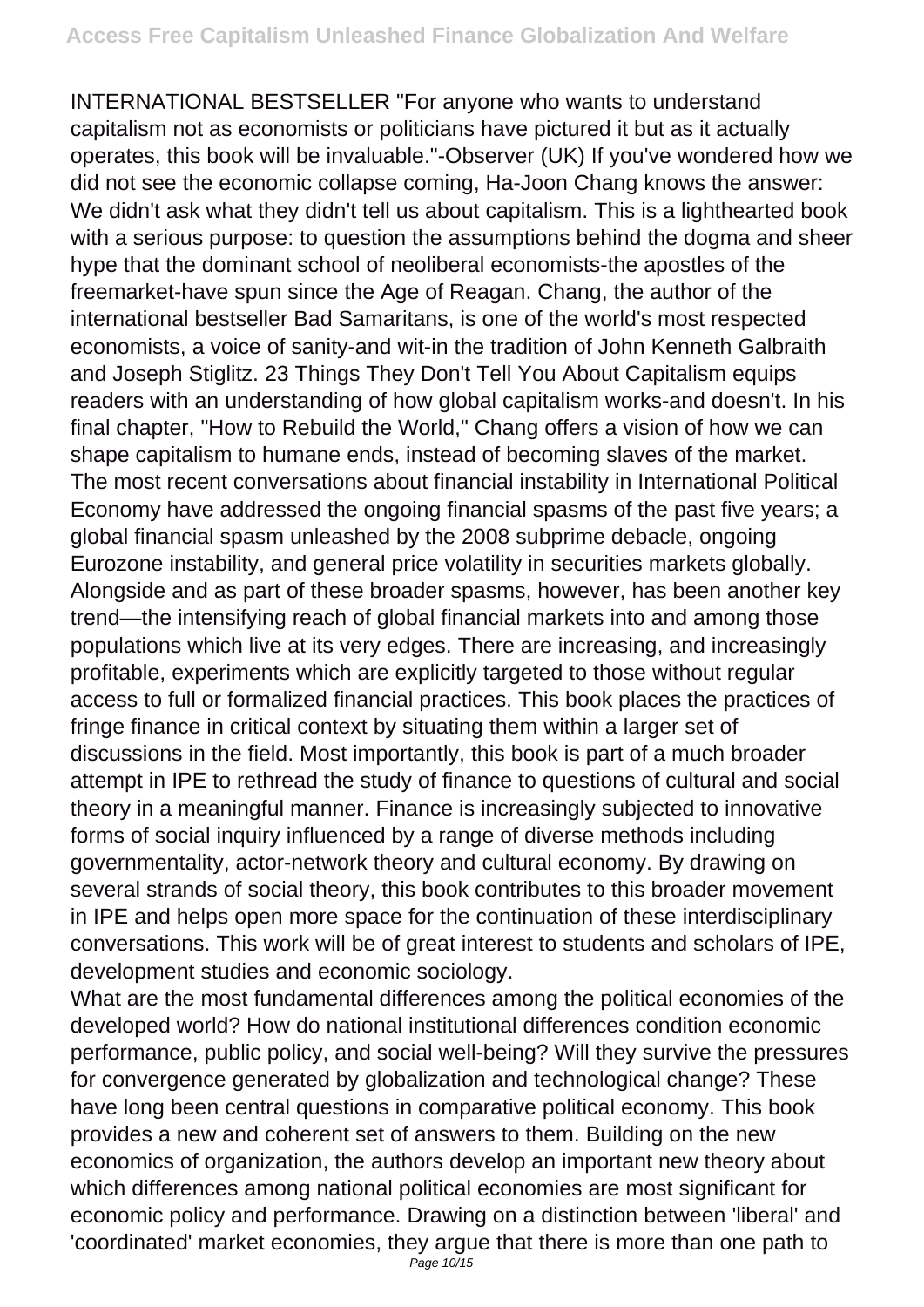economic success. Nations need not converge to a single Anglo-American model. They develop a new theory of 'comparative institutionaladvantage' that transforms our understanding of international trade, offersnew explanations for the response of firms and nations to the challenges of globalization, and provides a new theory of national interest to explain the conduct of nations in international relations. The analysis brings the firm back into the centre of comparative political economy. It provides new perspectives on economic and social policy-making that illuminate the role of business in the development of the welfare state and the dilemmas facing those who make economic policy in the contemporary world. Emphasizing the 'institutional complementarities' that link labour relations, corporate finance, and national legal systems, the authors bring interdisciplinary perspectives to bear on issues of strategic management, economic performance, and institutional change. This pathbreaking work sets new agendas in the study of comparative political economy. As such, it will be of value to academics and graduate students in economics, business, and political science, as well as tomany others with interests in international relations, social policy-making, and the law.

Free enterprise is off the leash and is chasing opportunities for profit making across the globe. Challenging the notion of capitalist destiny, this text questions whether capitalism really has brought the levels of economic growth and prosperity that were hoped for.

The Oxford Handbook of the Welfare State is the authoritative and definitive guide to the contemporary welfare state. In a volume consisting of nearly fifty newly-written chapters, a broad range of the world's leading scholars offer a comprehensive account of everything one needs to know about the modern welfare state. The book is divided into eight sections. It opens with three chapters that evaluate the philosophical case for (and against) the welfare state. Surveys of the welfare state 's history and of the approaches taken to its study are followed by four extended sections, running to some thirty-five chapters in all, which offer a comprehensive and in-depth survey of our current state of knowledge across the whole range of issues that the welfare state embraces. The first of these sections looks at inputs and actors (including the roles of parties, unions, and employers), the impact of gender and religion, patterns of migration and a changing public opinion, the role of international organisations and the impact of globalisation. The next two sections cover policy inputs (in areas such as pensions, health care, disability, care of the elderly, unemployment, and labour market activation) and their outcomes (in terms of inequality and poverty, macroeconomic performance, and retrenchment). The seventh section consists of seven chapters which survey welfare state experience around the globe (and not just within the OECD). Two final chapters consider questions about the global future of the welfare state. The individual chapters of the Handbook are written in an informed but accessible way by leading researchers in their respective fields giving the reader an excellent and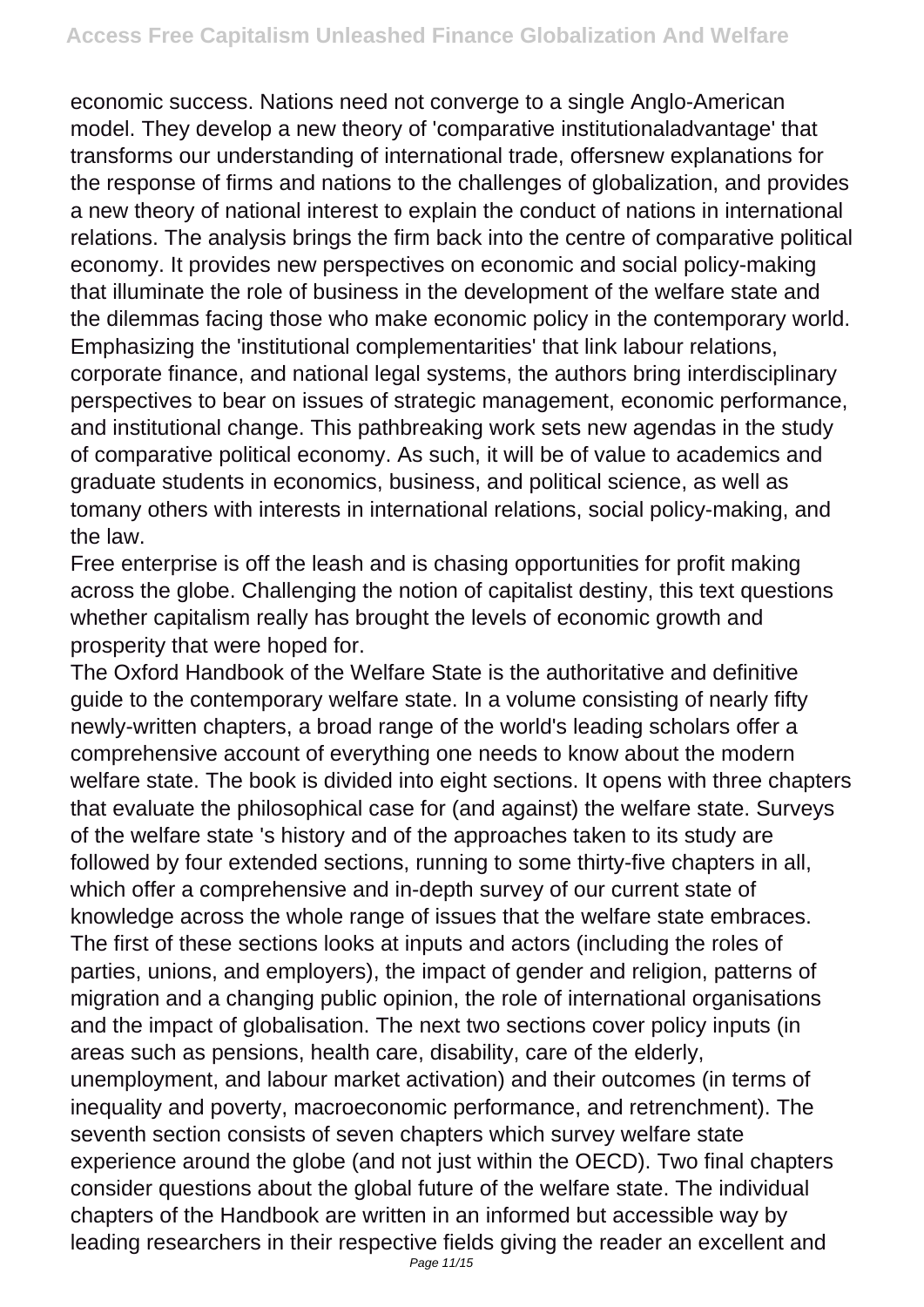truly up-to-date knowledge of the area under discussion. Taken together, they constitute a comprehensive compendium of all that is best in contemporary welfare state research and a unique guide to what is happening now in this most crucial and contested area of social and political development.

A leading economic historian traces the evolution of American capitalism from the colonial era to the present—and argues that we've reached a turning point that will define the era ahead. "A monumental achievement, sure to become a classic."—Zachary D. Carter, author of The Price of Peace In this ambitious singlevolume history of the United States, economic historian Jonathan Levy reveals how capitalism in America has evolved through four distinct ages and how the country's economic evolution is inseparable from the nature of American life itself. The Age of Commerce spans the colonial era through the outbreak of the Civil War, and the Age of Capital traces the lasting impact of the industrial revolution. The volatility of the Age of Capital ultimately led to the Great Depression, which sparked the Age of Control, during which the government took on a more active role in the economy, and finally, in the Age of Chaos, deregulation and the growth of the finance industry created a booming economy for some but also striking inequalities and a lack of oversight that led directly to the crash of 2008. In Ages of American Capitalism, Levy proves that capitalism in the United States has never been just one thing. Instead, it has morphed through the country's history—and it's likely changing again right now. "A stunning accomplishment . . . an indispensable guide to understanding American history—and what's happening in today's economy."—Christian Science Monitor "The best one-volume history of American capitalism."—Sven Beckert, author of Empire of Cotton

The story of global cooperation between nations and peoples is a tale of dreamers goading us to find common cause in remedying humanity's worst problems. But international institutions have also provided a tool for the powers that be to advance their own interests and stamp their imprint on the world. Mark Mazower's Governing the World tells the epic story of that inevitable and irresolvable tension—the unstable and often surprising alchemy between ideas and power. From the beginning, the willingness of national leaders to cooperate has been spurred by crisis: the book opens in 1815, amid the rubble of the Napoleonic Empire, as the Concert of Europe was assembled with an avowed mission to prevent any single power from dominating the continent and to stamp out revolutionary agitation before it could lead to war. But if the Concert was a response to Napoleon, internationalism was a response to the Concert, and as courts and monarchs disintegrated they were replaced by revolutionaries and bureaucrats. 19th century internationalists included bomb-throwing anarchists and the secret policemen who fought them, Marxist revolutionaries and respectable free marketeers. But they all embraced nationalism, the age's most powerful transformative political creed, and assumed that nationalism and internationalism would go hand in hand. The wars of the twentieth century saw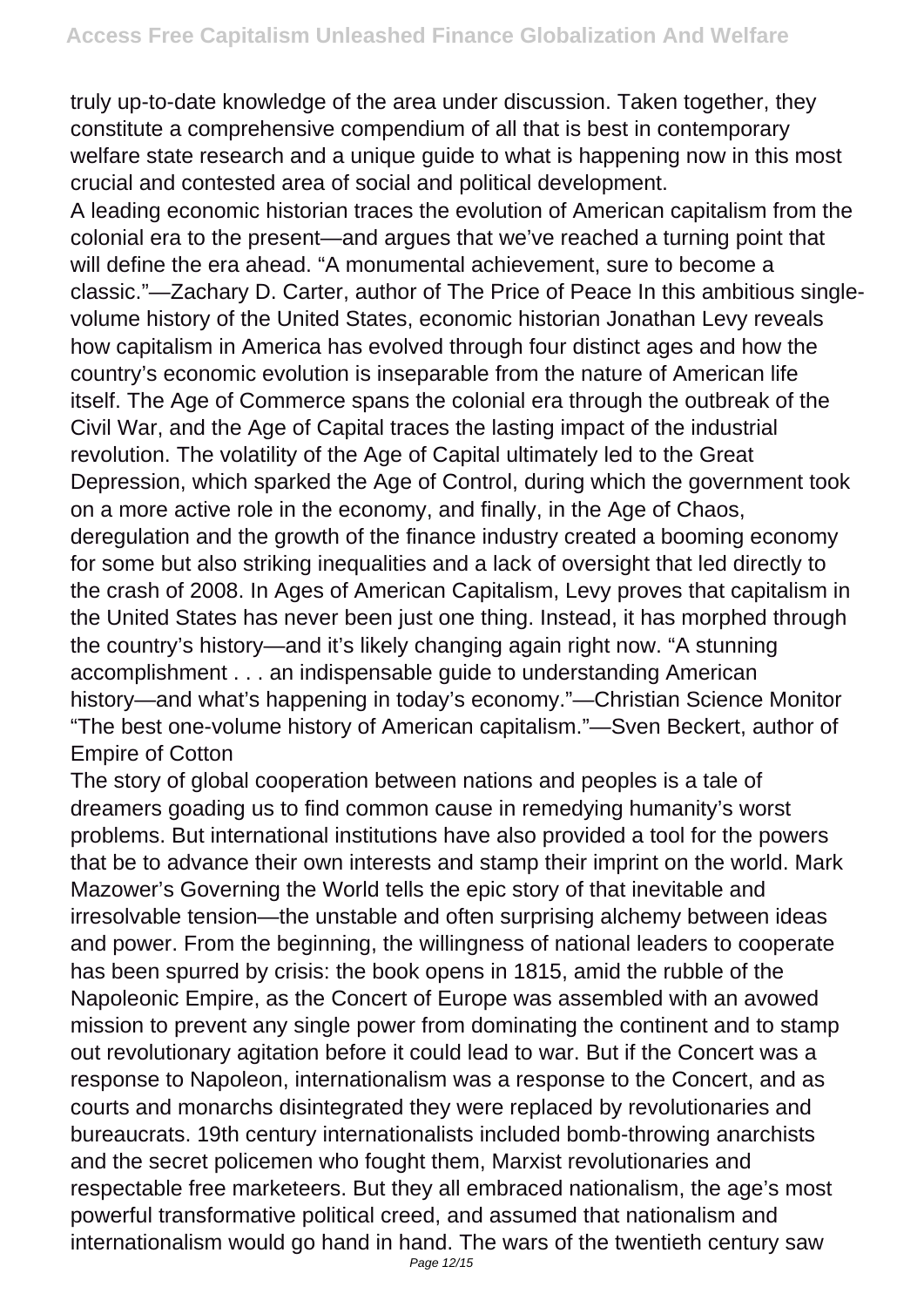the birth of institutions that enshrined many of those ideals in durable structures of authority, most notably the League of Nations in World War I and the United Nations after World War II. Throughout this history, we see that international institutions are only as strong as the great powers of the moment allow them to be. The League was intended to prop up the British empire. With Washington taking over world leadership from Whitehall, the United Nations became a useful extension of American power. But as Mazower shows us, from the late 1960s on, America lost control over the dialogue and the rise of the independent Third World saw a marked shift away from the United Nations and toward more pliable tools such as the World Bank and the International Monetary Fund. From the 1990s to 2007, Governing the World centers on a new regime of global coordination built upon economic rule-making by central bankers and finance ministers, a regime in which the interests of citizens and workers are trumped by the iron logic of markets. Now, the era of Western dominance of international life is fast coming to an end and a new multi-centered global balance of forces is emerging. We are living in a time of extreme confusion about the purpose and durability of our international institutions. History is not prophecy, but Mark Mazower shows us why the current dialectic between ideals and power politics in the international arena is just another stage in an epic two-hundred-year story. The most powerful force in the world economy today is the redefinition of the relationship between state and marketplace - a process that goes by the name of privatization though this term is inadequate to express its far-reaching changes. We are moving from an era in which governments sought to seize and control the 'commanding heights' of the economy to an era in which the idea of free markets is capturing the commanding heights of world economic thinking. Basic views of how society ought to be organized are undergoing rapid change, trillions of dollars are changing hands and so is fundamental political power. Great new wealth is being created - as are huge opportunities and huge risks. Taking a worldwide perspective, including Britain, where the process began with Mrs Thatcher, Europe and the former USSR, China, Latin America and the US, THE COMMANDING HEIGHTS shows how a revolution in ideas is transforming the world economy - why it is happening, how it can go wrong and what it will mean for the global economy going into the twenty-first century.

In the mid-1990s, at the height of academic discussion about the inevitability of capitalist globalization, J. K. Gibson-Graham presented a groundbreaking and controversial argument for envisioning alternative economies. This new edition includes an introduction in which the authors address critical responses to The End of Capitalism and outline the economic research and activism they have been engaged in since the book was first published. "Paralyzing problems are banished by this dazzlingly lucid, creative, and practical rethinking of class and economic transformation." —Meaghan Morris, Lingnan University, Hong Kong "Profoundly imaginative." —Eve Kosofsky Sedgwick, City University of New York "Filled with insights, it is clearly written and well supported with good examples of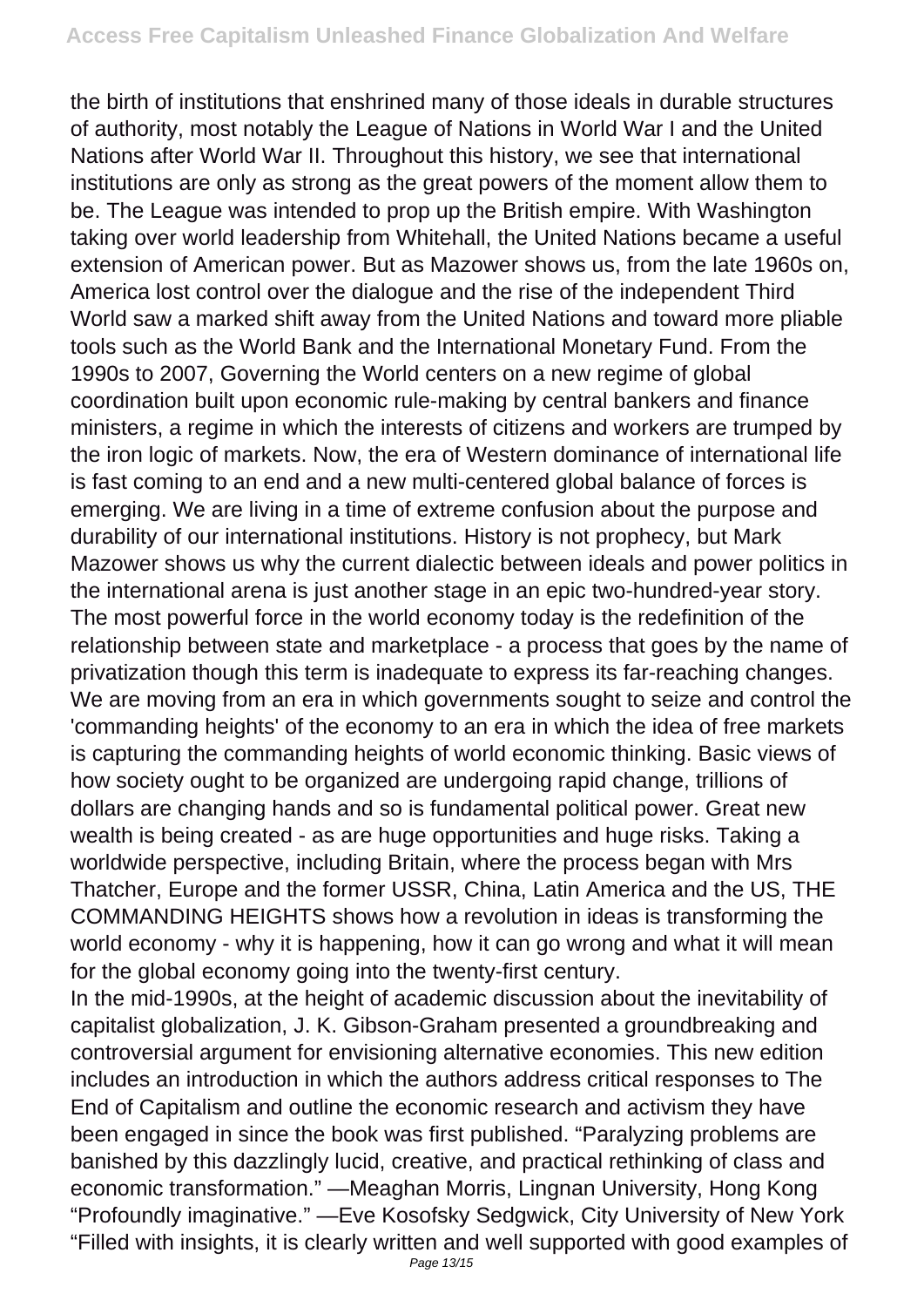actual, deconstructive practices." —International Journal of Urban and Regional Research J. K. Gibson-Graham is the pen name of Katherine Gibson and Julie Graham, feminist economic geographers who work, respectively, at the Australian National University in Canberra and the University of Massachusetts Amherst.

Why, despite the existence of raft of potential international investment outlets, is a major share of global wealth and savings mpelled toward a United States (US) Wall Street centered casino ? Why has an increasingly gapping chasm crystallized between ever bloating global financial activities and the real" world economy of production and trade? How is it that wealthy governmentsinjecting trillions of dollars into stumbling financial sectors across the globe is failing to create new decent jobs? The present volume clearly answers these questions and more as it connects the dots linking the 2008 meltdown and over a decade of dress rehearsals for it to a rigged global financial game that cemented US international dominance under conditions where the US simultaneously attained the status of worlds principal debtor economy. It traces out the complicity of Japan in the game beholden as it was to US anti-communist largesse for its meteoric post-war rise. It examines how China, the former communist Cold War nemesis, paradoxically became the next major underwriter of US debt and exporter of global deflation as is sets low wage rates for the world. The present volume clearly answers these questions and more as it connects the dots linking the 2008 meltdown and over a decade of dress rehearsals for it to a rigged global financial game that cemented US international dominance under conditions where the US simultaneously attained the status of worlds principal debtor economy. It traces out the complicity of Japan in the game beholden as it was to US anti-communist largesse for its meteoric post-war rise. It examines how China, the former communist Cold War nemesis, paradoxically became the next major underwriter of US debt and exporter of global deflation as is sets low wage rates for the world.

Far from being another short-lived buzzword, "globalization" refers to real changes. These changes have profound impacts on culture, economics, security, the environment—and hence on the fundamental challenges of governance. This book asks three fundamental questions: How are patterns of globalization currently evolving? How do these patterns affect governance? And how might globalism itself be governed? The first section maps the trajectory of globalization in several dimensions—economic, cultural, environmental, and political. For example, Graham Allison speculates about the impact on national and international security, and William C. Clark develops and evaluates the concepts of "environmental globalization." The second section examines the impact of globalization on governance within individual nations (including China, struggling countries in the developing world, and the industrialized democracies) and includes Elaine Kamarck's assessment of global trends in public-sector reform. The third section discusses efforts to improvise new approaches to governance,